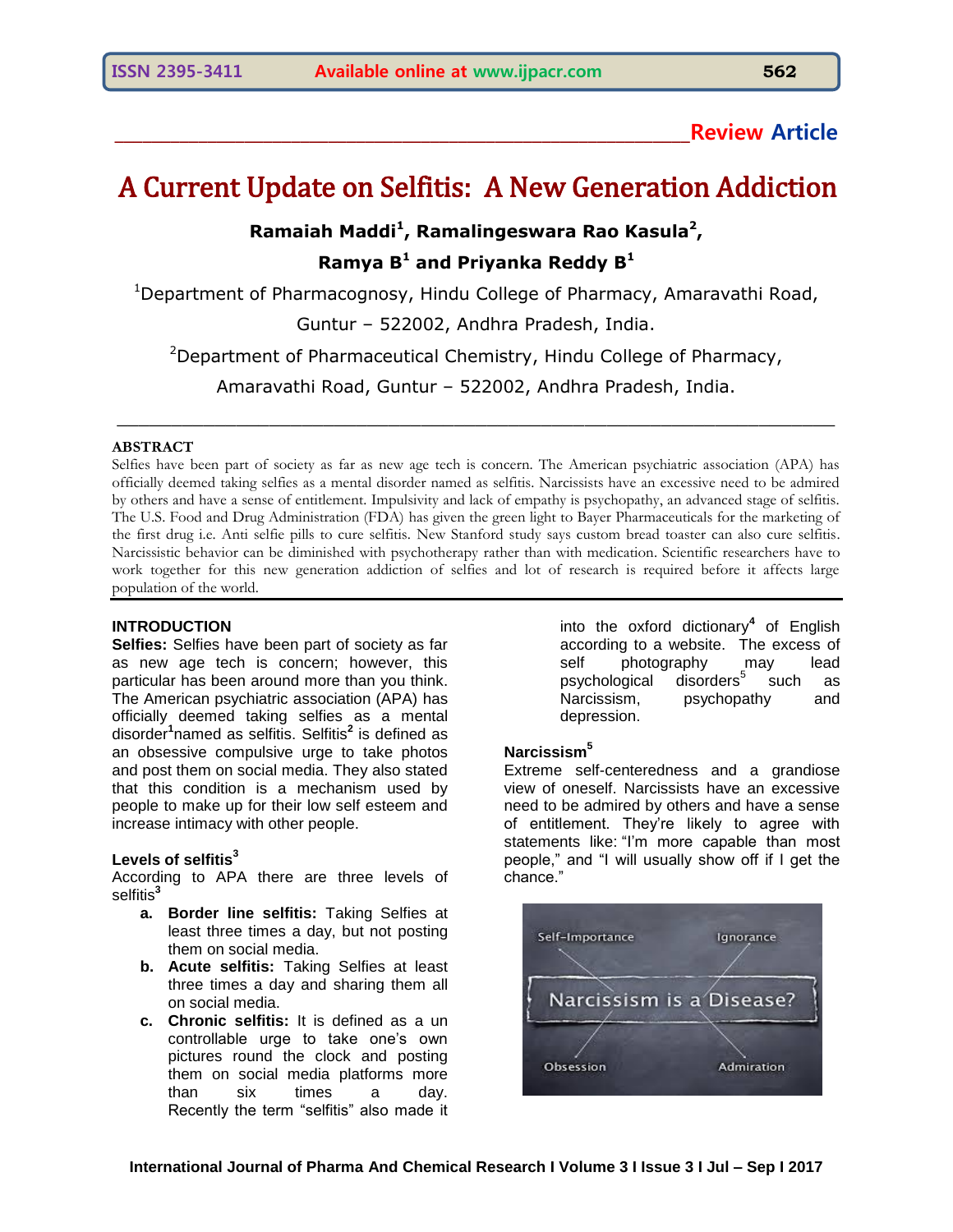

**Fig. 1: Narcissim**

#### **Psychopathy<sup>6</sup>**

Impulsivity and lack of empathy. Those high in psychopathy are likely to agree with statements like: "Payback needs to be quick and nasty." Editing photos, was only associated with narcissism and not psychopathy.



The U.S. Food and Drug Administration (FDA) has given the green light to Bayer Pharmaceuticals for the marketing of the first drug i.e. Anti selfie pills**<sup>7</sup>** to cure selfitis, an inflammation of the ego which last year was officially declared a mental disorde[r](https://adobochronicles.com/2014/03/31/american-psychiatric-association-makes-it-official-selfie-a-mental-disorder/) by the the American Psychiatric Association.





**Fig. 3: Color coded pills**

FDA announcement unveiled three color coded pills**<sup>8</sup>** based on three levels of selfitis: Blue pill prescribed for acute selfitis; Red pill prescribed for chronic selfitis; Green pill prescribed for boarder line selfitis.

The FDA approval came after successful Phase III clinical trials which showed the new pill"s overwhelming safety and efficacy rate of plus or minus 3% in combatting selfies – the taking of photos of one"s self and posting them on social media. Because selfitis has become a highly contagious worldwide epidemic, the FDA granted Bayer a fast track approval process. FDA drug approval takes anywhere from 10 to 15 years, but it took just 14 months for Bayer to gain the marketing green light. The new drug comes in pill form and requires a doctor"s prescription. Dosage is different for men and women. Men need to take one pill a day while women need 5 pills. Neither Bayer nor the FDA had any explanation on the dosage discrepancy.



**Fig. 4: Custom bread toaster to cure selfitis**

New Stanford study says custom bread toaster can cure selfitis. The new cure is in the form of a "selfie toaster" which imprints personalized selfie photos on bread slices**<sup>9</sup>** . The kitchen appliance is manufactured and distributed by Vermont Novelty Toaster Corporation. The Stanford researchers studied 500 individuals suffering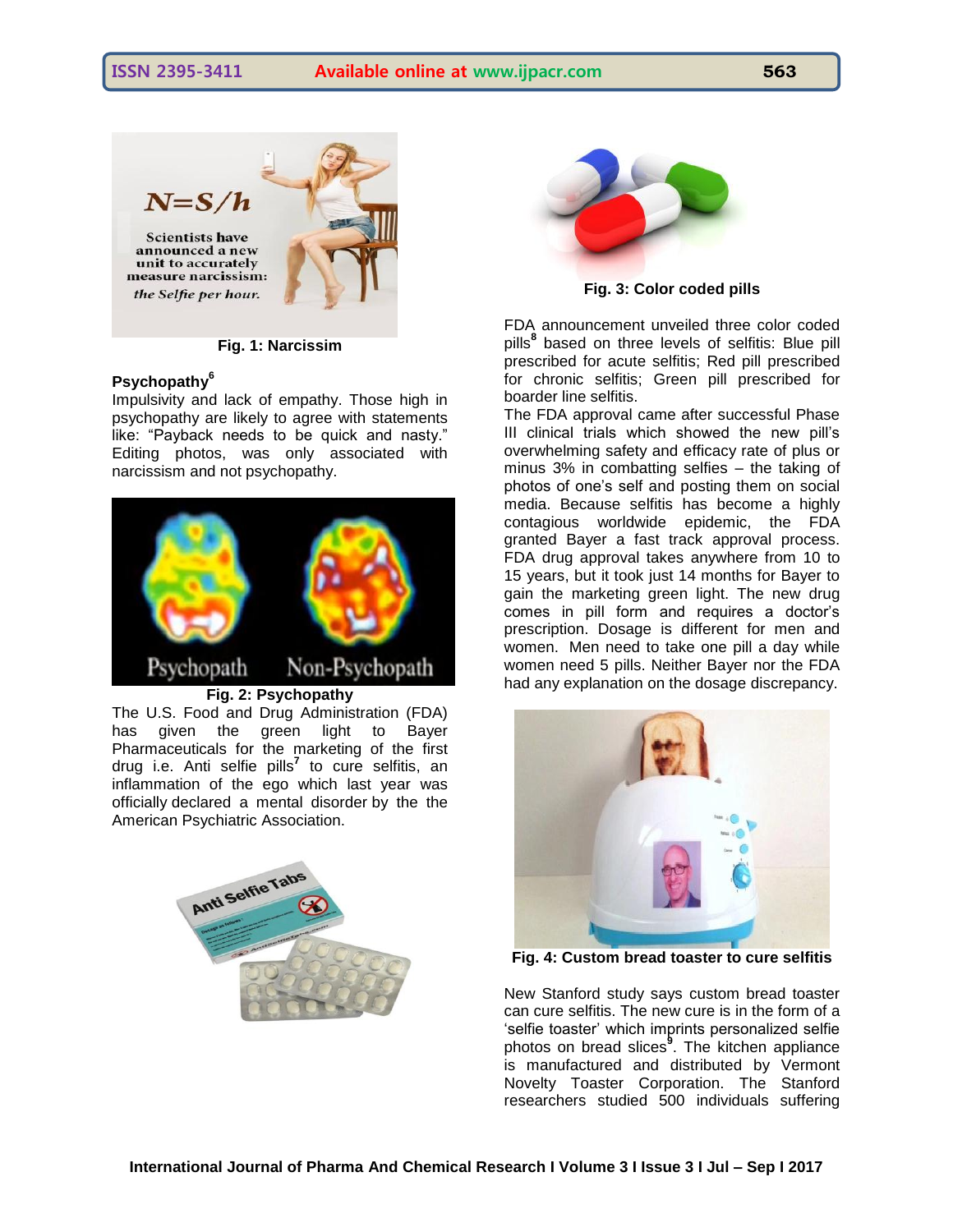from chronic selfitis and provided them with customized selfie toasters. After just six months of tracking the study participants, researchers found that 75% were cured of selfitis and have totally stopped taking selfies. "We believe that the daily routine of "consuming one"s self" for breakfast creates a subconscious resolve to keep the ego in check," the researchers concluded.

#### **Treatment for narcissism**

Narcissistic behavior can be diminished with psychotherapy rather than with medication. Narcissistic personality disorder treatment is centered around talk therapy, also called psychotherapy. Psychotherapy can help you: 1. Learn to relate better with others so your relationships are more intimate, enjoyable and rewarding; 2.Understand the causes of your emotions and what drives you to compete, to distrust others, and perhaps to despise yourself and others.

# **Treatment for psychopathy<sup>10</sup>**

To the best of our knowledge, there is no cure for psychopathy. No pill can instill empathy, no vaccine can prevent murder in cold blood, and no amount of talk therapy can change an uncaring mind. Although there are no medications specifically designed to treat psychopathy, there are medications that can treat some of the associated symptoms. For example, it is possible antidepressants, antipsychotics, and mood stabilizers may help address the irritability, aggression, and impulsivity associated with the disorder.

## **Treatment of depression<sup>11</sup>**:

Out of the various options for the treatment of depression9, medication and psychotherapy are most commonly used. There are several types of medications and types of psychotherapy that are commonly used during a patient's recovery. In modern psychiatry, selective serotonin reuptake inhibitors are commonly prescribed to patients suffering from depression. Scientists believe that SSRIs cause changes in the levels of the neurotransmitter serotonin in different parts of the brain, allowing patients' symptoms to be alleviated.



**Fig. 5: Difference between depressed and non-depressed** 

#### **CONCLUSION**

Scientific researchers have to work together for this new generation addiction of selfies and lot of research is required before it affects large population of the world.

#### **REFERENCES**

- 1. Addiction to selfies: A Mental disorder?[Internet]. [cited 2 May 2017]. Available from: http://WWW.lifehack.org/articles/commu nication/addiction-selfiesmentaldisorder.html.
- 2. Pinoy P, Pinoy P, Pinoy P. American Psychiatric Association | [Internet]. Adobochronicles.com. 2017 [cited 2 May 2017]. Available from: https://adobochronicles.com/tag/america n-psychiatric-association/
- 3. Selfitis: An obsessive compulsive disorder of taking too many selfies [Internet]. NewsGram. 2017 [cited 2 May 2017]. Available from: http://WWW.newsgram.com/selfitis-anobsessive-compulsive-disorder-oftaking-too-many-selfies/
- 4. Activist T. Scientists Link Selfies To Narcissism, Addiction & Mental Illness [Internet]. True Activist. 2017 [cited 2 May 2017]. Available from: http://WWW.trueactivist.com/scientistslink-selfies-to-narcissism-addictionmental-illness/
- 5. Savastio R, Savastio R. Selfies Cause Narcissism, Mental Illness, Addiction and Suicide? · Guardian Liberty Voice [Internet]. Guardian Liberty Voice. 2017 [cited 2 May 2017]. Available from: http://guardianlv.com/2014/04/selfiescause-narcissism-mental-illnessaddiction-and-suicide/
- 6. Are Selfies a Sign of Narcissism and Psychopathy? [Internet]. Psychology Today. 2017 [cited 2 May 2017]. Available from: